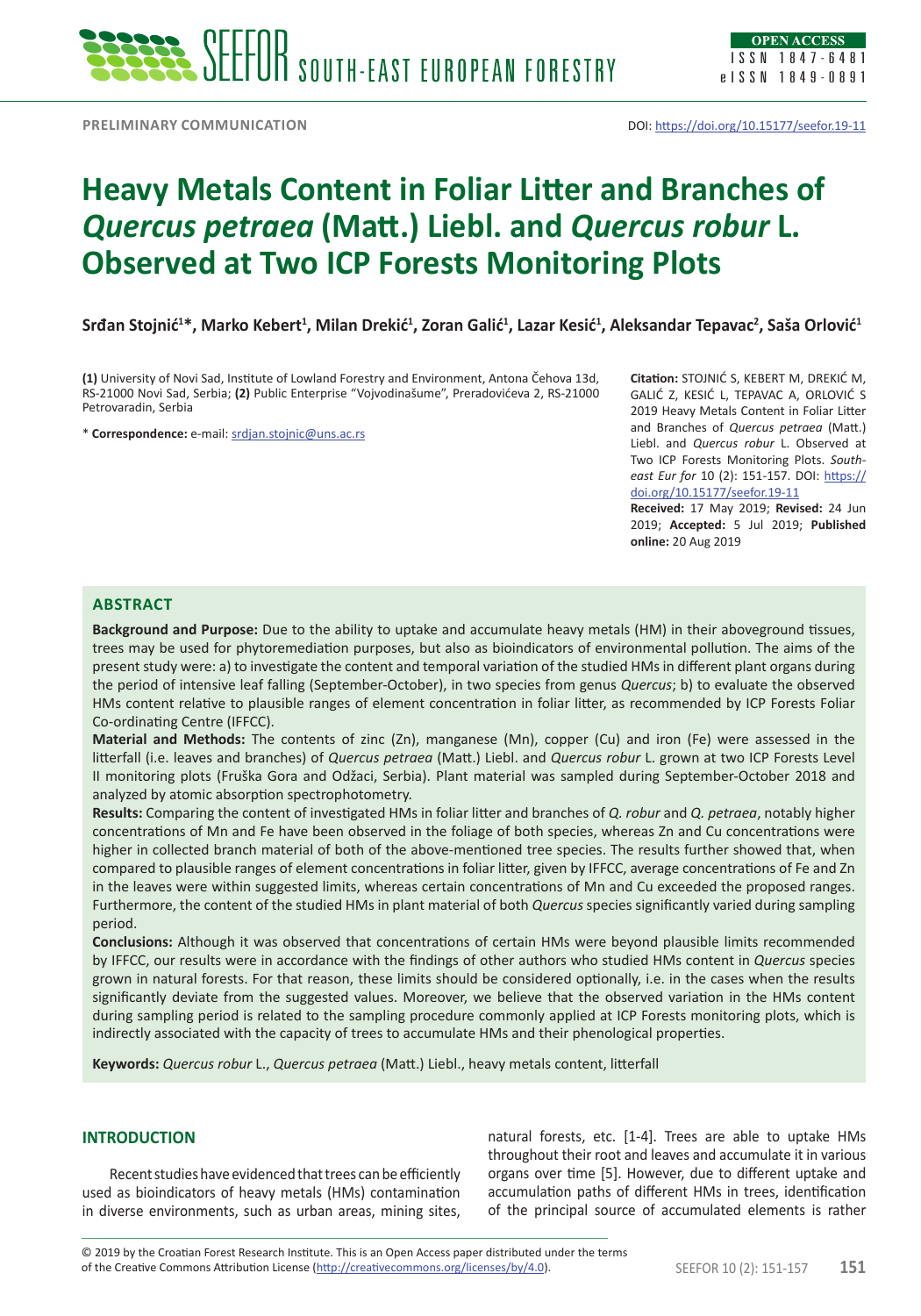difficult [6]. For that reason, certain authors believe that for the purpose of air pollution monitoring, lower plants (e.g. mosses and lichens) are more suitable [7, 8]. Nevertheless, using trees for such purpose has a number of advantages. For example, unlike moss and lichens, a clear separation/ distinction among different parts (e.g. leaves, branches, fruit, etc.) is possible in plant species [9]. Leaves usually have large surface area, thus contributing to the removal of airborne inorganic and organic pollutants, which might be either sedimented on the leaf blade or translocated into the leaf [10]. Likewise, as long-lived organisms, trees can reflect the cumulative effect of HMs polluting elements from both soil and ambient air [11]. Finally, the same tree species are widely distributed throughout many countries, thus providing the opportunity for establishing international monitoring networks, such as International Co-operative Programme on Assessment and Monitoring of Air Pollution Effects on Forests (ICP Forests), which enables continent-wide comparison and modeling of data across Europe [12].

Functioning of forest ecosystems largely depends on soil nutrient status, which is, in turn, highly correlated with litterfall amount and its chemical composition, as well as the vicinity of different pollution sources (e.g. highways, mines, etc.). Litterfall has a key role in the global biogeochemical cycles, being an important source of elements (including HMs) and organic matter for soils [13]. Besides macro elements in litterfall, forest production is greatly influenced also by the quantity of micro-components, among which HMs contribute to a large extent [14]. For example, Fe, Mn, Cu and Zn have been described as essential elements for physiological processes in trees [15]. However, although being reported as important micronutrients for plant growth and development regulations, these elements might be also very toxic in high concentrations [16]. Likewise, excessive amounts of HMs in litterfall can reduce the rate of litter decomposition, thus disturbing biological processes in the soil [17]. For these reasons, one of the principal activities within ICP Forests programme is sampling and analysis of litterfall, due to the importance of litter biomass and its chemical content in cycling processes of elements and organic matter along the forest canopy to the soil and vice versa [13].

In the present paper we studied the content and temporal variation of four HMs (Mn, Fe, Cu and Zn) in litterfall fractions (i.e. leaves and branches) of *Quercus petraea* (Matt.) Liebl. and *Quercus robur* L., grown at two ICP Forests monitoring plots, in Serbia. The mentioned oak species are among the most important tree species in Serbia, both from economic and ecological point of view. According to National Forest Inventory of the Republic of Serbia [18], *Q. petraea* accounts for 5.9% of volume and 6.1% of volume increment, being the third most abundant tree species in Serbia (after *Fagus sylvatica* and *Quercus cerris*). On the other hand, although it covers only 2.5% of volume and 1.7% of increment, *Q. robur* is economically the most valuable tree species in Serbia [19]. The aims of the study were: 1) to investigate the pattern of HMs accumulation in different plant organs, in two species from genus *Quercus*, 2) to determine the content of HMs in relation to plausible ranges of element concentration in foliar litter, given by ICP Forests Foliar Co-ordinating Centre [13], and 3) to study temporal variation in the concentrations of studied HMs during the period of leaf falling (September-October).

## **MATERIAL AND METHODS**

Plant material was collected from *Q. petraea* and *Q. robur* grown at two ICP Forests Level II monitoring plots situated in Serbia, respectively. The first plot was established in 2009 at Fruška Gora Mountain, in a mixed forest of *Quercus petraea, Fagus sylvatica* and *Tilia platyphyllos*, whereas the second plot was founded in 2011, in a pure forest of *Q. robur* on meadow-black soil. Both plots have been founded and maintained by the University of Novi Sad, Institute of Lowland Forestry and Environment (Novi Sad, Serbia). More information about monitoring plots are given in Table 1.

According to ICP Forests manuals [13], 20 fixed litterfall traps have been evenly distributed across the plot to represent the whole area and allow the collection of all tree species plant material. A top height of litterfall traps is approx. 1 m, while the catching area (i.e. the area of trap upper frame) amounts to 0.25  $m^2$ . Canopy leaves and other litterfall inputs were collected in nylon nets, 0.5 m deep, which were attached to trap frames.

Sampling of plant material was performed five times at Fruška Gora and seven times at Odžaci plot during September and October 2018. At both sites, litterfall was collected from each trap (20 per single plot) and pooled in each sampling period, respectively. After collection, plant material was transported to the laboratory and temporarily stored at 4°C [13]. Prior to chemical analyses any litter collected was sorted out into foliar and non-foliar fractions (i.e. branches and fruit) and dried at 70°C for 24 hours [13].

Determination of selected microelements (Zn, Mn, Cu and Fe) was done in digested solutions that were made from powdered litterfall samples using standard method of microwave assisted digestion (D series; Milestone, Bergamo, Italy), while the quantification of metals was performed by Atomic Absorption Spectrophotometer in a flame regimen (model FS AAS240/GTA120, Varian – AAS, California, US). Approximately 0.3 g of oven-dried material were ground and homogenized in a laboratory mill and then digested in 10 ml of nitric acid and 2 ml 30% (w/v) hydrogen peroxide using a microwave-assisted digestion system (D series; Milestone,

|  | TABLE 1. Description of ICP Forests monitoring plots Fruška Gora and Odžaci. |
|--|------------------------------------------------------------------------------|
|--|------------------------------------------------------------------------------|

| Locality    | Latitude<br>(Deg.Min) | Longitude<br>(Deg.Min) | Altitude (m a.s.l.) | Soil type    | Mean air<br>temperature (°C) | Annual sum of<br>precipitations<br>(mm) |
|-------------|-----------------------|------------------------|---------------------|--------------|------------------------------|-----------------------------------------|
| Fruška Gora | 45°09'                | 19°48'                 | 490                 | Cambisol     | 11.2                         | 795                                     |
| Odžaci      | 45°27'                | $10^{\circ}10'$        | 86                  | Meadow-black | 10.9                         | 577                                     |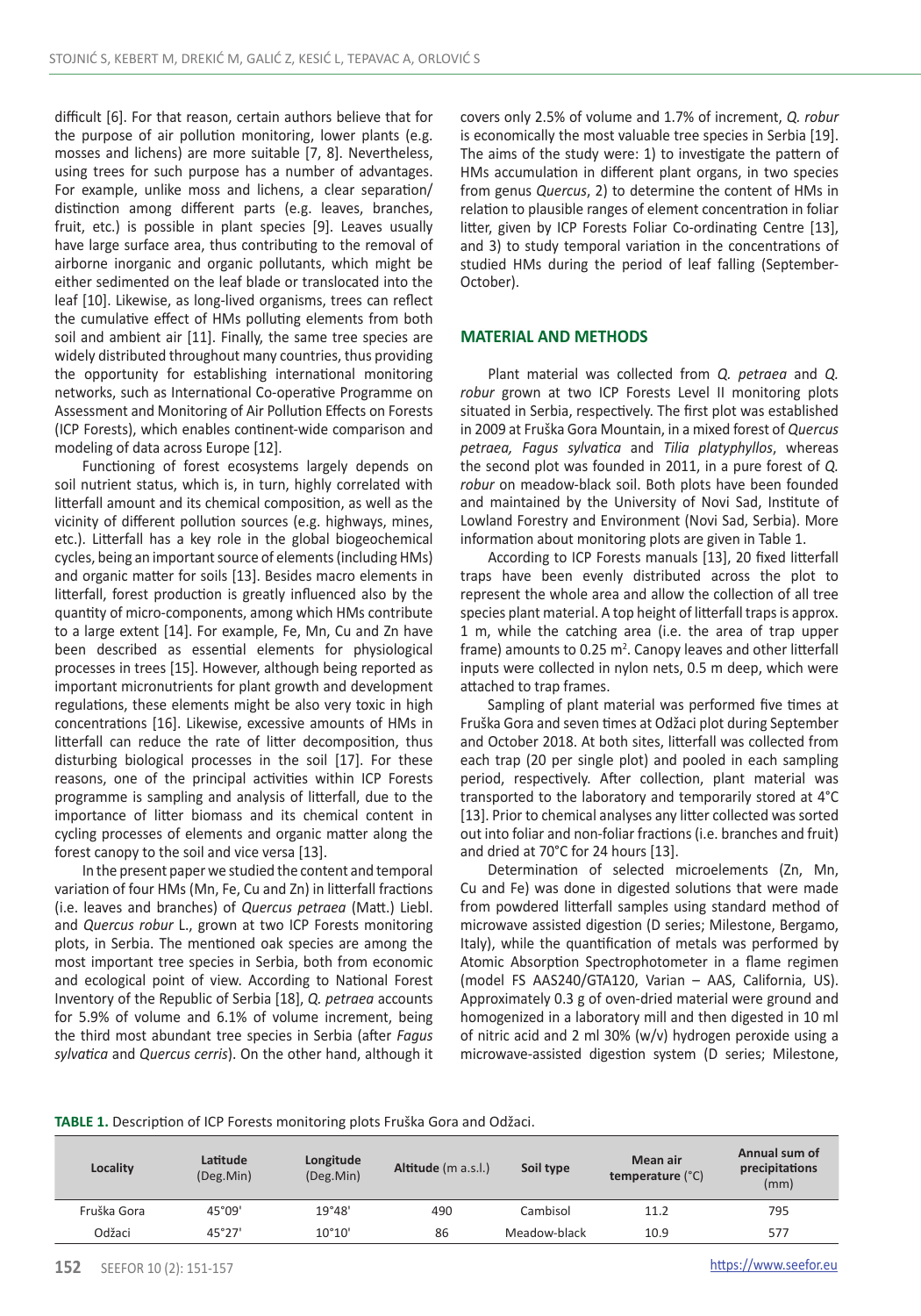Bergamo, Italy) for 45 min at 180°C (900 W) [20]. Filtrates were then diluted to 25 ml with deionizer water. Pre-treated samples were processed by AAS using the acetylene/air burner flame technique (with an atomization temperature of about 2300°C). Concentrations of Zn, Mn, Cu and Fe were determined by using single element hollow-cathode lamps at 213.9 nm (Zn), 324.8 nm (Cu), 248.3 nm (Fe) and 279.5 nm (Mn) respectively, and expressed in  $\mu$ g g<sup>-1</sup> dry weight (d.w.) of plant material.

The data were processed in Statistica 13 software [21], using Analyses of Variance (ANOVA) and methods of descriptive statistics (mean value and standard deviation). Significant differences in concentration of HMs in the leaves and branches of two oak species were determined at p<0.05.

# **RESULTS**

Descriptive statistics of HMs concentrations in *Q. petraea* and *Q. robur* litterfall from ICP Forests monitoring plots at Fruška Gora and Odžaci are reported in Table 2. Notably higher concentrations of Mn and Fe have been detected in leaves than in branches of *Q. petraea* and *Q. robur*, respectively. On the other hand, the content of Zn and Cu was higher in collected branch material of the above-mentoned tree species.

The ratio between the content of four HMs in leaves and branches, based on the average concentration during the sampling period, is presented in Figure 1. The highest ratio in the leaves of both species was reached by Fe (*Q. petraea*  = 74.2%; *Q. robur* = 74.3%), which was followed by Mn (*Q. petraea* = 71.8%; *Q. robur* = 66.7%). In contrast, slightly higher ratios of Cu (*Q. petraea* = 52.1%; *Q. robur* = 54.3%) and Zn (*Q. petraea* = 64.1%; *Q. robur* = 56.8%) were calculated for branches of the studied tree species.

The results showed that the average detected amount of Mn in the leaves and branches of *Q. petraea* was 788.6 µg·g-<sup>1</sup> (ranging between 630.7 and 976.8  $\mu$ g·g<sup>-1</sup>) and 309.9  $\mu$ g·g 1 (229.4–408.0 µg·g-1), respectively (Figure 2). In *Q. robur*, average concentrations of Mn were found to be 602.9  $\mu$ g·g<sup>-1</sup>  $(455.1 - 753.3 \text{ µg·g}^{-1})$  and 301.4  $\mu$ g·g<sup>-1</sup> (137.2-460.3  $\mu$ g·g<sup>-1</sup>) in the leaves and branches, respectively (Figure 3).

**TABLE 2.** Average concentration of heavy metals (mean value ± standard deviation) in litterfall of *Quercus petraea* (Matt.) Liebl. and *Quercus robur* L. observed on two ICP Forests monitoring plots.

| <b>Heavy metal</b><br>concentration<br>$(\mu g \cdot g^{-1})$ | Quercus petraea (Matt.) Liebl. |                 |                      | Quercus robur L. |                 |                   |
|---------------------------------------------------------------|--------------------------------|-----------------|----------------------|------------------|-----------------|-------------------|
|                                                               | Leaves                         | <b>Branches</b> | F-test               | Leaves           | <b>Branches</b> | F-test            |
| Mn                                                            | 788.6+141.5                    | $309.9 + 72.9$  | $45.2***$            | 602.9+110.4      | $301.4 + 116.2$ | $24.8***$         |
| Fe                                                            | $165.2 + 24.5$                 | $57.4 + 21.0$   | $55.7***$            | $145.3 + 17.5$   | $50.2 + 17.5$   | $103.6***$        |
| Cu                                                            | $8.6 + 0.7$                    | $9.4 + 2.1$     | $0.61$ <sup>ns</sup> | $10.1 \pm 1.4$   | $12.0 + 2.1$    | 4.1 <sup>ns</sup> |
| Zn                                                            | $14.0 \pm 1.7$                 | $24.4 + 8.8$    | $7.2*$               | $18.9 + 2.9$     | $24.8 \pm 3.1$  | $13.9**$          |

\* - p<0.05; \*\* - p<0.01; \*\*\* - p<0.001; ns – non-significant



**FIGURE 1.** The ratio between the content of four heavy metals (Zn, Mn, Fe and Cu) in the leaves and branches, based on the average concentration ( $\mu$ g·g<sup>-1</sup>) during the sampling period.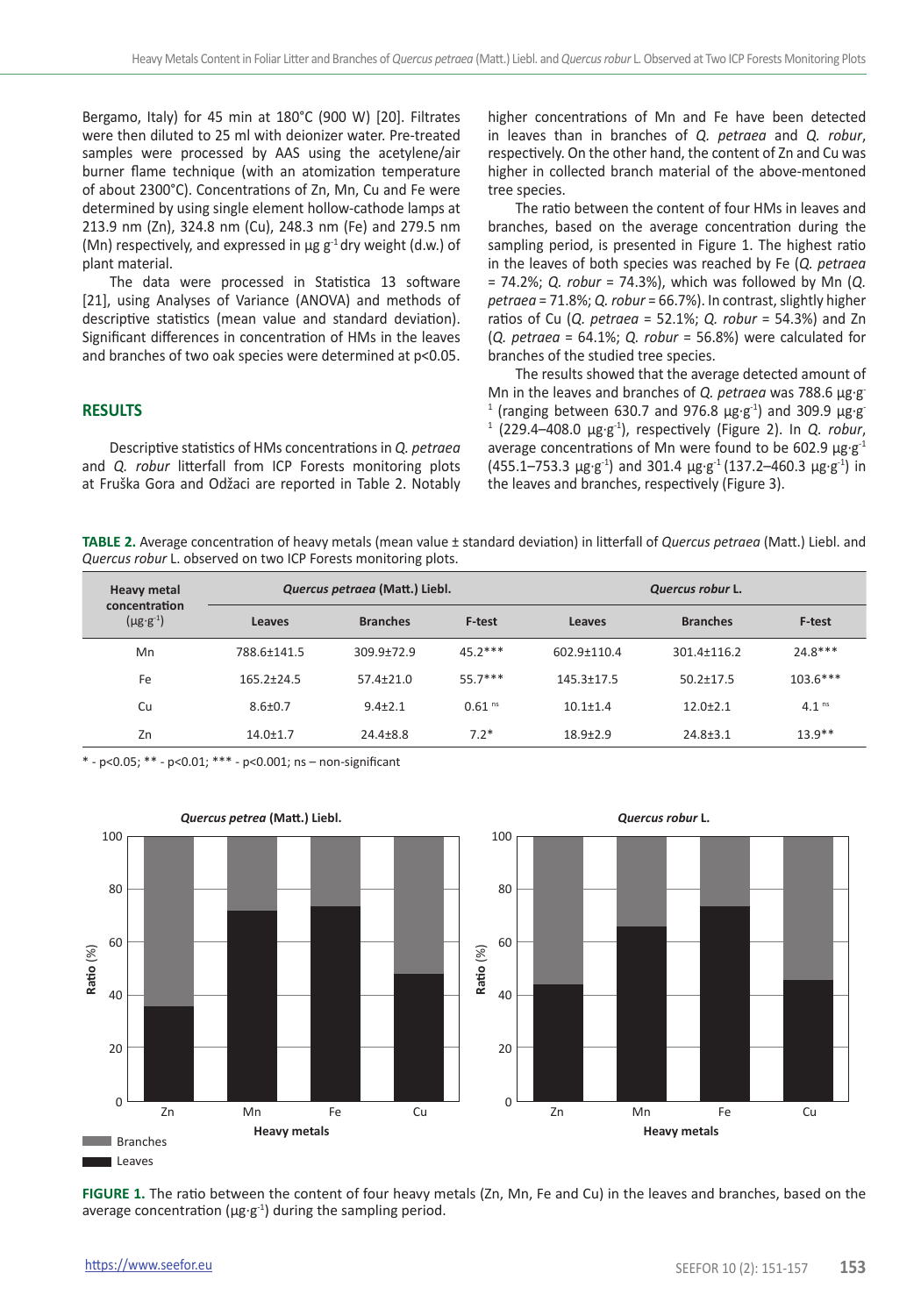

**FIGURE 2.** Temporal variation of heavy metals (Zn, Mn, Fe and Cu) content in the leaves ( $\square$ ) and branches ( $\square$ ) of *Quercus petraea* (Matt.) Liebl.



FIGURE 3. Temporal variation of heavy metals (Zn, Mn, Fe and Cu) content in the leaves ( $\Box$ ) and branches ( $\Box$ ) of Quercus robur L.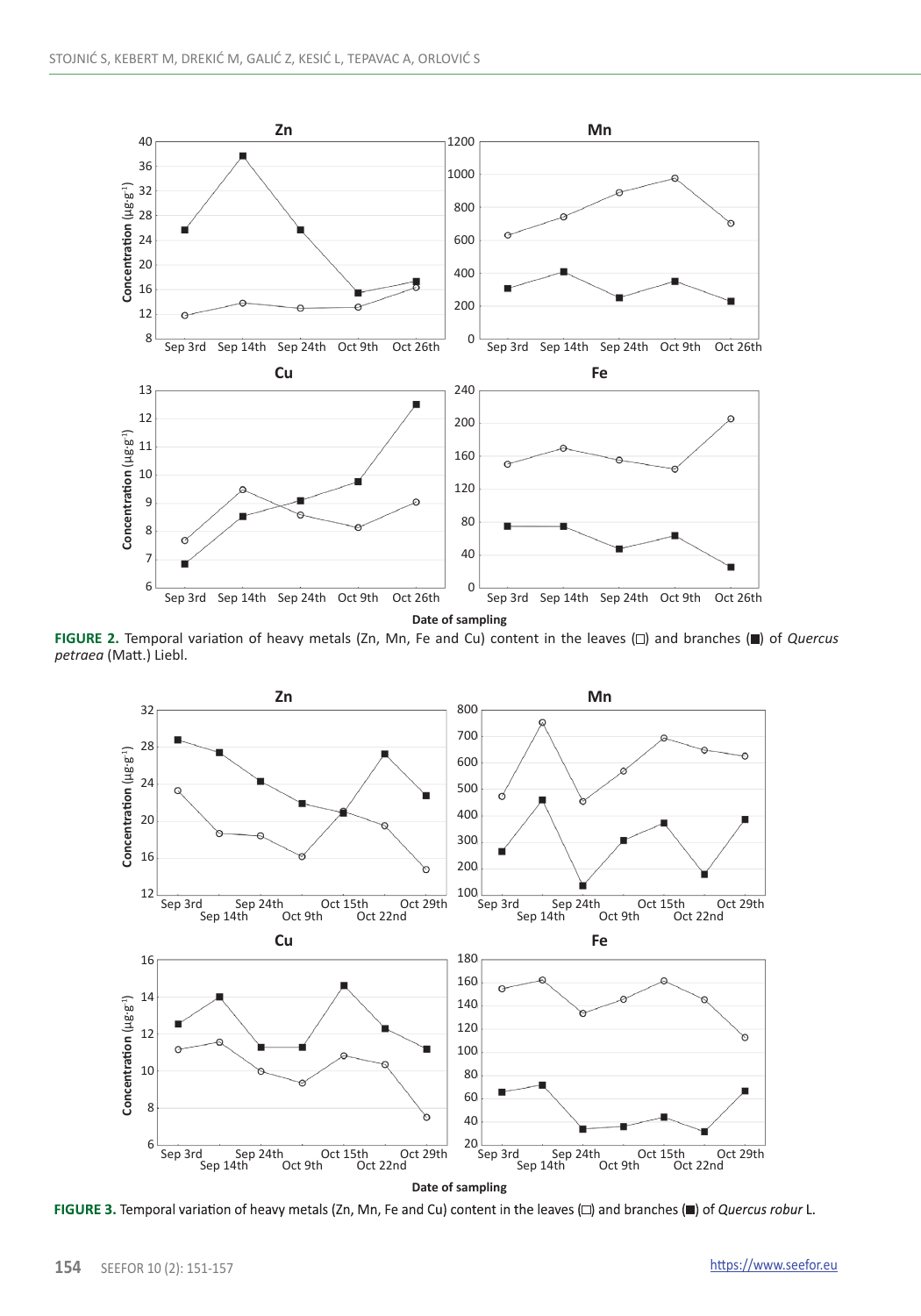Average detected concentration of Fe in *Q. petraea* leaves was 165.2  $\mu$ g·g<sup>-1</sup>, ranging between 144.5 and 205.6  $\mu$ g·g<sup>-1</sup>, while its concentration in branch material was 57.4  $\mu$ g·g<sup>-1</sup> and varied between 25.7 and 75.2  $\mu$ g·g<sup>-1</sup>. Concerning *Q. robur*, the observed concentration of Fe in the leaves and branches was a bit lower than it was recorded in sessile oak and amounted to 145.3  $\mu$ g·g<sup>-1</sup> (ranging between 112.9 and 162.5  $\mu$ g·g<sup>-1</sup>) and 50.2  $\mu$ g·g<sup>-1</sup> (31.8 and 72.0  $\mu$ g·g<sup>-1</sup>), respectively.

In contrast to Mn and Fe, slightly higher content of Cu was observed in the branch material of both species. In *Q. petraea* average content of Cu amounted to 9.4 µg·g-1 (ranging between 6.9 and 12.5  $\mu$ g·g<sup>-1</sup>) and 8.6  $\mu$ g g<sup>-1</sup> (7.7– 9.0  $\mu$ g·g<sup>-1</sup>), in the branches and leaves, respectively. Similar values for Cu content have been also recorded in *Q. robur*  branches (12.0  $\mu$ g·g<sup>-1</sup>; ranging between 8.3–14.6  $\mu$ g·g<sup>-1</sup>) and leaves (10.1  $\mu$ g·g<sup>-1</sup>; ranging between 7.5–11.6  $\mu$ g·g<sup>-1</sup>).

Average content of Zn was almost the same in the branches of both tree species; i.e. 24.4  $\mu$ g·g<sup>-1</sup> (17.4–37.7 µg·g-1) in *Q. petraea*, and 24.8 µg·g-1 (21.9–28.8 µg·g-1) in *Q. robur*. Finally, Zn content in the leaf material of *Q. petraea*  and *Q. robur* amounted to 13.6  $\mu$ g·g<sup>-1</sup> (11.8–16.4  $\mu$ g·g<sup>-1</sup>) and 18.9  $\mu$ g·g<sup>-1</sup> (14.8–23.3  $\mu$ g·g<sup>-1</sup>), respectively.

## **DISCUSSION**

Previous studies demonstrated that HMs content within *Quercus* genus is species- and organ-dependent [22, 23], although environmental conditions [5] and tree lifetime have certain effects on HMs accumulation as well [24]. Since HMs content in two oak species occurring at separated sites and, therefore, growing under different environmental conditions was examined, direct comparison of absolute values of HMs content in their organs was not possible. For that reason, the ratio was used to evaluate accumulation pattern of different HMs in leaves and branches. Similar approach was applied by Węgiel *et al.* [25] for studying of HMs accumulation in Scots pine stands of different densities. It was found that HMs content ratio in the leaves and branches of *Q. petraea*  and *Q. robur* was similar in both species. Concerning Mn and Fe notably higher concentrations, and therefore higher ratios of these elements, were recorded in the foliage. Considering the time frame of sample collection (i.e. end of the growing season), the results obtained in this study are in accordance with the findings of Santa Regina *et al.* [24]. Namely, the authors continually reported seasonal accumulation of these two elements in the leaves of *Quercus pyrenaica*, whereas only slight increase in accumulation, but not statistically significant, was observed to have occurred in the branches. In contrast, the ratios of Zn and Cu were higher in branch material of the studied oak species. Similar results have been reported by Serbula *et al.* [4], who found slightly higher concentrations of Zn and Cu in branches than in leaves of *Robinia pseudoacacia* trees growing on unpolluted area.

Considering plausible range of element concentrations in foliar litter, given by ICP Forests Foliar Co-ordinating Centre [13], our results evidenced that concentrations of Fe and Zn in the studied tree species leaf material were within suggested limits. According to Pitman *et al.* [13] foliar concentration of Fe should range between 50 and 200 µg·g-1 in *Q. petraea*, and 90–150 µg·g-1 in *Q. robur*, which is also confirmed by the results of other authors (e.g. [26- 28]). Unlike these findings, Aboal *et al.* [29] and Santamaría and Martin [30] recorded Fe concentration outside the given ranges. In case of Zn, recommended foliage content should vary between 14 and 25 µg·g-1 in *Q. petraea*, and 15–25 µg·g-1 in *Q. robur*. Similar values have been reported by other authors [30, 31], although certain authors reported the content of Zn in the leaves of studied oak species that was beyond these limits [26, 27, 29].

In contrast to Fe and Zn, certain concentrations of Mn and Cu were outside of plausible limits recommended by Pitman *et al.* [13]. Namely, while the previously mentioned authors stated that concentration of Mn in the leaf material should vary between 700 and 1700 µg·g-1 for *Q. petraea,*  and 1000–1200 µg·g-1 for *Q. robur*, our results showed that average concentration of Mn in the leaves of the latter species was much lower (602.9  $\mu$ g·g<sup>-1</sup>). Lower values were also reported by other authors: i.e. Kovács *et al.* [26] and Santamaría and Martin [30] reported that average foliar concentration of Mn in *Q. robur* amounted to 817 and 821  $\mu$ g·g<sup>-1</sup>, respectively. Likewise, studying HMs content in the leaves of *Q. robur* trees grown across rural areas of Galicia, Aboal *et al.* [29] evidenced that average concentration of Mn was approximately 305  $\mu$ g·g<sup>-1</sup>. Therefore, it is likely that upper and lower limits should be considered only conditionally. For example, Stanković *et al.* [32] showed that concentration of Mn in the leaves of *Q. petraea* varied over a broad range (434.5–722.0  $\mu$ g·g<sup>-1</sup>), depending on properties of the growing site. Intriguingly, De Visser [22] observed various foliage concentration of Mn in three *Q. robur* populations (i.e. 180, 420 and 1180  $\mu$ g-g<sup>-1</sup>, respectively).

Regarding Cu content in the leaves, slightly higher concentration of this element in case of *Q. petraea* was observed, whereas its concentration in *Q. robur* foliage significantly exceeded the upper limit (7  $\mu$ g·g<sup>-1</sup>) given by Pitman *et al.* [13]. Similar results to Pitman *et al.* [13] have been reported by Kovács *et al.* [26] and Aboal *et al.* [29]. On the other hand, Santamaría and Martin [29] have found that average concentration of Cu in *Q. robur* leaves observed across 14 mixed stands in Spain amounted to 9.8  $\mu$ g·g<sup>-1</sup>.

Our results showed that the content of all HMs in litterfall of studied oak species varied between sampling dates, although sampling was performed in a quite short period of time (Figures 2 and 3). Possible explanation for this phenomenon might be the sampling procedure applied at ICP Forests plots. Namely, according to ICP Forests procedures [13], HMs content in plant fractions is estimated from the bulk samples consisting of litterfall collected from all traps on the plot. As sampled litterfall originates from different oak genotypes spanned randomly across the sampling plot area, the results probably depended on both the ability of different genotypes to accumulate HMs in their tissues and the amount of certain genotypes of litterfall collected in the traps. Indeed, previous studies evidenced that HMs content in the plant material may vary over a broad range even among trees within a single population. For example, studying the concentration of Zn, Mn and Fe in the leaves of *Ulmus laevis* Pall. trees, Devetaković *et al.* [33] reported that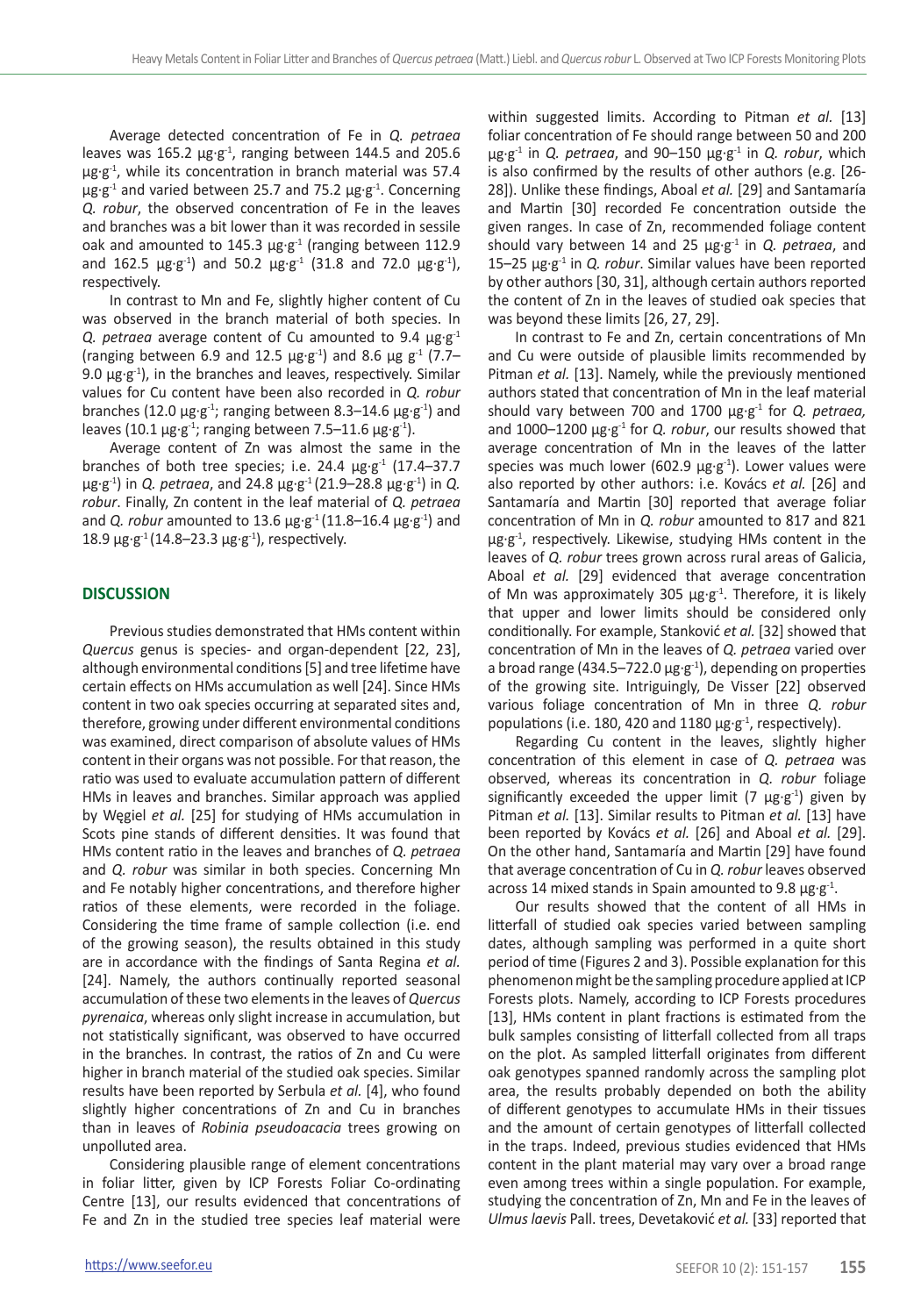their contents greatly varied between different trees grown on a small and isolated island. Similarly, studying the content of Pb, Mn, Zn, Ni and Fe in different lime genotypes grown across several sites at Fruška Gora Mountain, Šijačić-Nikolić *et al.* [34] concluded that genotype (i.e. genetic architecture of each sampled tree) was the main driver influencing the concentration of the studied HMs in the leaves (i.e. since metal transporters are genetically coded proteins).

In addition to different capacity of genotypes to accumulate HMs in their tissues, the observed differences in HMs content in litterfall during the sampling period may be also the consequence of phenological characteristics of oak trees on the plots. It is well known that plant phenology depends on a number of factors, such as air temperature, soil moisture, day length, activities of herbivores and pollinators, etc. [35]. Giving an overview of spring and autumn phenology in *Q. petraea* and *Q. robur* at current ICP Forests monitoring plots in the six-year period (2011-2016), Pekeč *et al.* [36] reported that leaf fall phases may take between 8 and 29 days, depending on tree species and year of observation. However, phenological stages may also be influenced by genotype properties within single tree species [37]. In the case of *Q. robur* the existence of four varieties occurring along Danube and Sava River (*precox*, *typica*, *tardiflora* and *tardissima*) was even documented, which are distinguished based on spring phenology [38]. In this sense, it might be assumed that phenological phases, and, therefore the intensity of leaf falling in autumn, differ among various trees on the plots, thus contributing to unequal amount of each genotype litterfall in the bulk sample.

## **CONCLUSIONS**

The results of this study showed that concentrations of Mn and Fe were significantly higher in the foliage of both oak species, whereas slightly higher content of Zn and Cu was observed in the collected branch material. Considering plausible range of element concentrations in foliar litter, suggested by ICP Forests Foliar Co-ordinating Centre [13], it was observed that average concentrations of Fe and Zn in the leaves were within suggested limits, whereas certain concentrations of Mn and Cu were beyond these limits. Nevertheless, our results correspond to the findings of other authors who studied HMs content in natural and unpolluted areas, and therefore we believe that these limits should be considered mainly in the cases when the results significantly deviate from the suggested values. Moreover, it was also observed that the content of HMs in the leaves and branches of the studied tree species varied during the sampling period (September – October 2018), probably as the consequence of sampling procedure commonly applied at ICP Forests monitoring plots, as well as biological characteristics of sampled trees (i.e. the capacity to accumulate HMs and phenological features).

#### **Acknowledgements**

This paper was realized as part of the project "Program praćenja uticaja prekograničnog aerozagađenja u šumskim ekosistemima na teritoriji AP Vojvodine u 2019. godini", financed by the Ministry of Agriculture, Forestry and Water Management of the Republic of Serbia.

#### **REFERENCES**

- 1. BATOS B, VESELINOVIĆ M, RAKONJAC LJ, MILJKOVIĆ D 2019 Morphological properties of pollen as bioindicators of deciduous woody species in Belgrade parks (Serbia). *Topola* 203: 19-30
- 2. ALAHABADI A, EHRAMPOUSH MH, MIRI M, AVAL HE, YOUSEFZADEH S, GHAFFARI HR, AHMADI E, TALEBI P, *et al.* 2017 A comparative study on capability of different tree species in accumulating heavy metals from soil and ambient air. *Chemosphere* 172: 459-467. DOI: [https://doi.](https://doi.org/10.1016/j.chemosphere.2017.01.045) [org/10.1016/j.chemosphere.2017.01.045](https://doi.org/10.1016/j.chemosphere.2017.01.045)
- 3. PATEL KS, SHARMA R, DAHARIYA NS, YADAV A, BLAZHEV B, MATINI L, HOINKIS J 2015 Heavy metal contamination of tree leaves. *Am J Analyt Chem* 6: 687-693. DOI: [https://doi.](https://doi.org/10.4236/ajac.2015.68066) [org/10.4236/ajac.2015.68066](https://doi.org/10.4236/ajac.2015.68066)
- 4. SERBULA SM, MILJKOVIC DDJ, KOVACEVIC RM, ILIC AA 2012 Assessment of airborne heavy metal pollution using plant parts and top soil. *Ecotoxicol Environ Saf* 76: 209-214. DOI: <https://doi.org/10.1016/j.ecoenv.2011.10.009>
- 5. BARGAGLI R, MONACI F, AGNORELLI C 2003 Oak leaves as accumulators of airborne elements in an area with geochemical and geothermal anomalies. *Environ Pollut*  124 (2): 321-329. DOI: [https://doi.org/10.1016/S0269-](https://doi.org/10.1016/S0269-7491(02)00465-7) [7491\(02\)00465-7](https://doi.org/10.1016/S0269-7491(02)00465-7)
- 6. SAWIDIS T, CHETTRI MK, PAPAIOANNOU A, ZACHARIADIS G, STRATIS J 2001 A study of metal distribution from lignite fuels using trees as biological monitors. *Ecotoxicol*

*Environ Saf* 48: 27-35. DOI: [https://doi.org/10.1006/](https://doi.org/10.1006/eesa.2000.2001) [eesa.2000.2001](https://doi.org/10.1006/eesa.2000.2001)

- 7. LIPPO H, POIKOLAINEN J, KUBIN E 1995 The use of moss, lichen and pine bark in the nationwide monitoring of atmospheric heavy metal deposition in Finland. *Water Air Soil Pollut* 85 (4): 2241-2246. DOI: [https://doi.](https://doi.org/10.1007/BF01186167) [org/10.1007/BF01186167](https://doi.org/10.1007/BF01186167)
- 8. JIANG Y, FAN M, HU R, ZHAO J, WU Y 2018 Mosses are better than leaves of vascular plants in monitoring atmospheric heavy metal pollution in urban areas. *Int J Environ Res Public Health* 15 (6): 1105. DOI: [https://doi.](https://doi.org/10.3390/ijerph15061105) [org/10.3390/ijerph15061105](https://doi.org/10.3390/ijerph15061105)
- 9. JAMNICKÁ G, VÁĽKA J, BUBLINEC E 2013 Heavy metal accumulation and distribution in forest understory herb species of Carpathian beech ecosystems. *Chem Spec Bioavailab* 25 (3): 209-215. DOI: [https://doi.org/10.3184/](https://doi.org/10.3184/095422913X13785568683285) [095422913X13785568683285](https://doi.org/10.3184/095422913X13785568683285)
- 10. NOWAK JD HIRABAYASHI S BODINE A GREENFIELD E 2014 Tree and forest effects on air quality and human health in the United States. *Environ Pollut* 193: 119-129. DOI: [http://](http://dx.doi.org/10.1016/j.envpol.2014.05.028) [dx.doi.org/10.1016/j.envpol.2014.05.028](http://dx.doi.org/10.1016/j.envpol.2014.05.028)
- 11. SAWIDIS T, BREUSTE J, MITROVIC M, PAVLOVIC P, TSIGARIDAS K 2011 Trees as bioindicator of heavy metal pollution in three European cities. *Environ Pollut* 159: 3560- 3570. DOI:<https://doi.org/10.1016/j.envpol.2011.08.008>
- 12. BERKI I, RASZTOVITS E, MÓRICZ N, KOLOZS L 2016 The